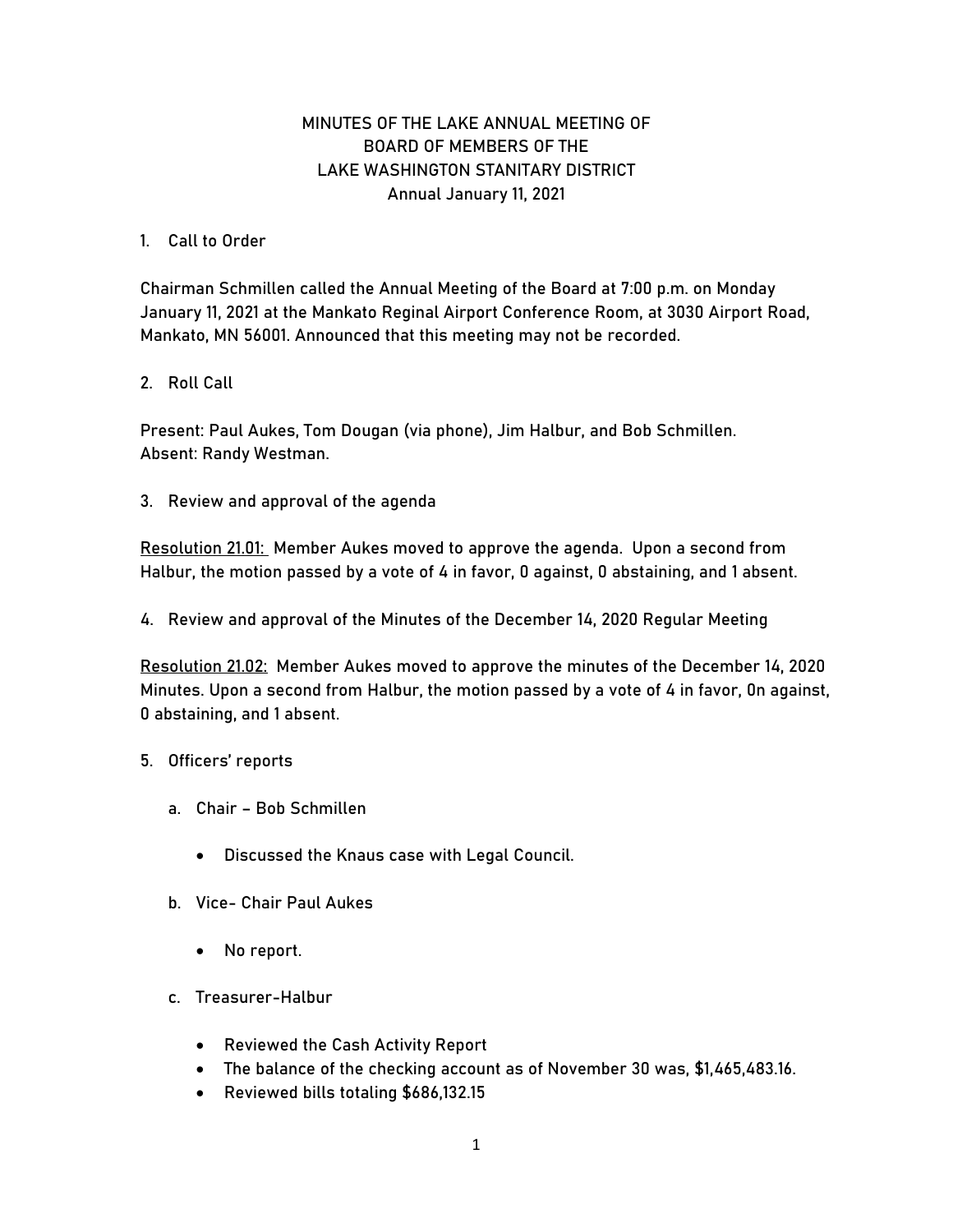Resolution 21.03: Treasurer Halbur moved to pay the bills as presented and accept the report. Upon a second from Aukes, the motion passed by a vote of 4 in favor, 0 against, 0 abstaining, and 1 absent.

- The balance of the checking account after deposits, paying bills, and payroll deductions will be \$997,709.85.
- Reviewed the December 31, 2019 financial statements.

Resolution 21.04: Treasurer Halbur moved to approve the Balance Sheet and Income Statement. Upon a second from Aukes, the motion passed by a vote of 4 in favor, 0 against, 0 abstaining, and 1 absent.

- d. Secretary
	- No Report.
- 6. Bonding
	- George Eilertson presented the Refunding Bond

Resolution 21.05: Member Aukes moved to refund the 2014 Bond with the 2021 Bond interest being 1.84%. Upon a second from Halbur the motion passed by a vote of 4 in favor, 0 against, 0 abstaining, and 1 absent.

- 7. Appointments, Designations, and Assignments
	- a. Appointment of Officers for the ensuing year
		- Nomination for Schmillen for Chairman, a unanimous vote was passed.
		- Nomination for Aukes as Vice-Chair, a unanimous vote was passed.
		- Nominations for Halbur for Treasurer, a unanimous vote was passed.
	- b. Designate the Official Newspaper

Resolution 21.06: Member Aukes moved to designate the Mankato Free press as the Official Newspaper of the District. Upon a second from Dougan, the motion passed by a vote of 4 in favor, 0 against, 0 abstaining, and 1 absent.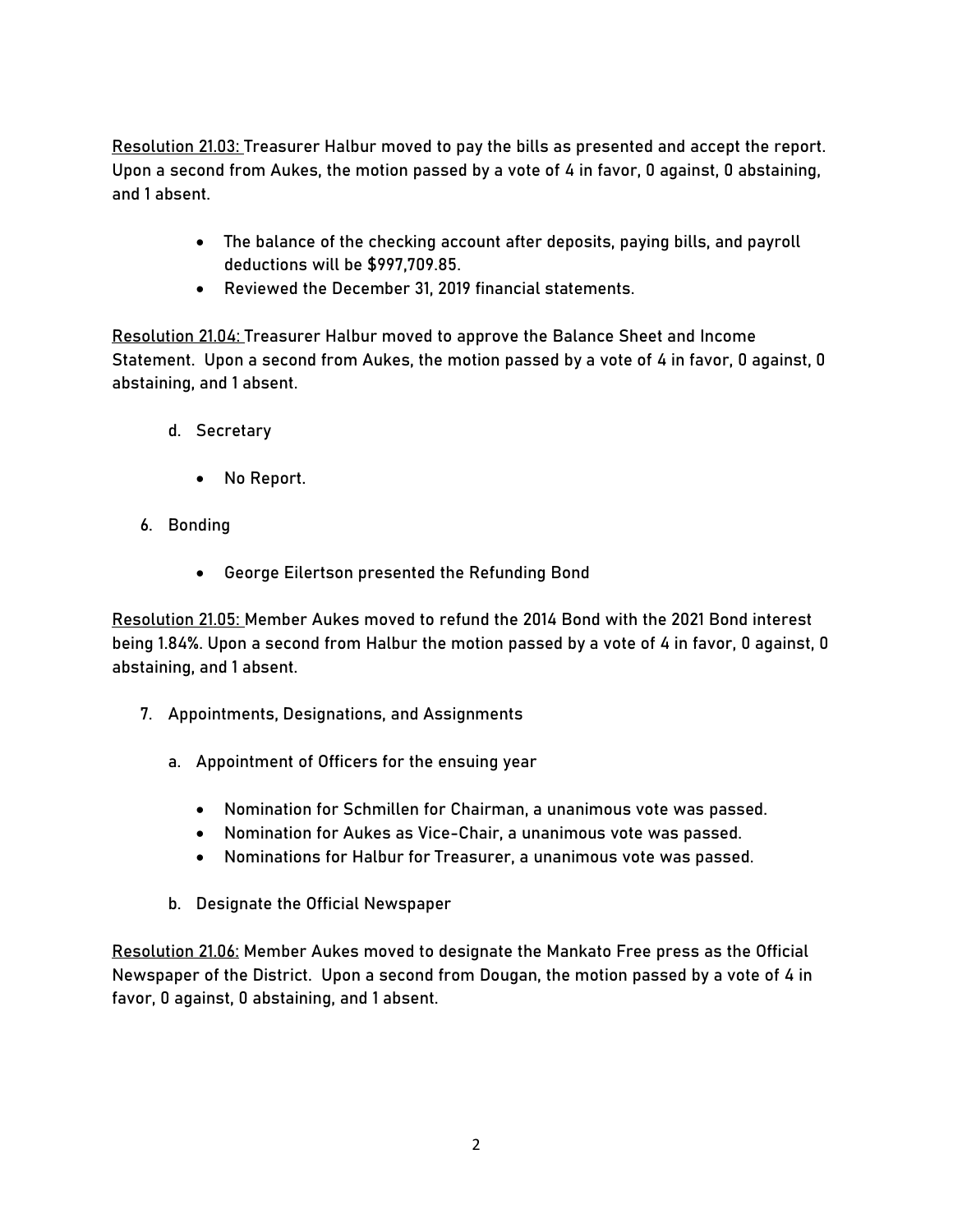c. Select Official Depository for the District.

Resolution 21.07: Member Aukes moved to designate the Community Bank of Mankato as the Official Depository of the District. Upon a second from Dougan, the motion passed by a vote of 4 in favor, 0 against, 0 abstaining, and 1 absent.

- d. Discuss Bylaws and Procedural Changes
	- No changes needed at this time.
- e. Annual appointments to administrative positions.

Resolution 21.08: Member Aukes moved to appoint Jim Deike as the District Secretary. Upon a second from Dougan, the motion passed by a vote of 4 in favor, 0 against, 0 abstaining, and 1 absent.

- f. Assign committee members
	- Deferred.
- 8. Open forum for Constituents
	- None.
- 9. Old Business
	- a. Engineering
		- None.
	- b. System Maintenance
		- The additional wet wells have been ordered.
		- Only two call outs last month.
	- c. Review vendor proposals
		- Reviewed 2019 proposal from. Pettipiece and Associates, Jadd Seppman & Sons, Blethen Berens, Generator Services and Deike.